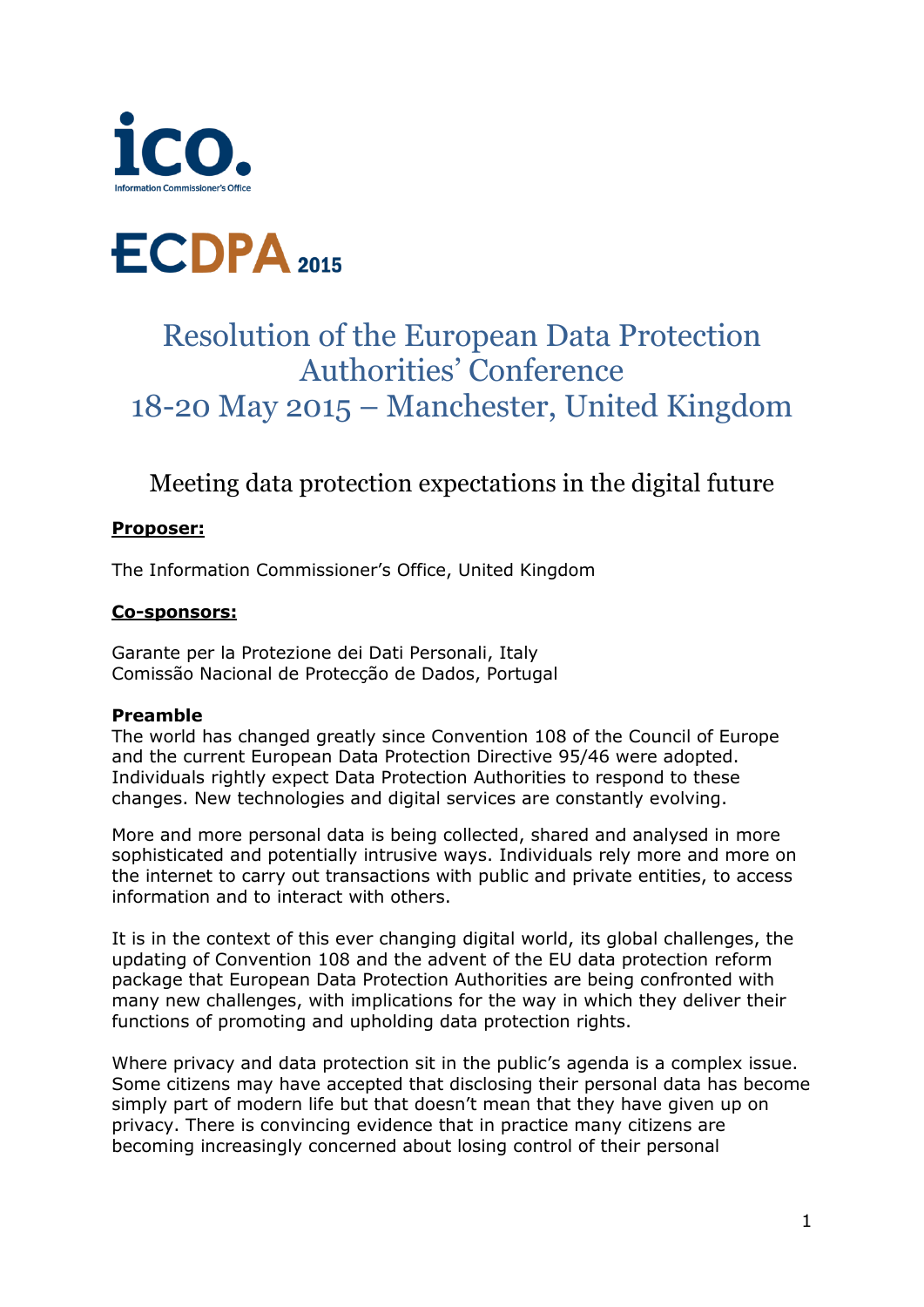information as systems become more complex and use of these systems becomes unavoidable in today's society.

Despite high levels of public concern about privacy and the protection of personal information, especially in a digital context, there is a relatively low level of public awareness either of the existence of Data Protection Authorities and their key role in protecting individuals' right to data protection. This means that there is a need not just to raise citizens' awareness of their data protection rights but also to raise public awareness of the important role of Data Protection Authorities in the protection of personal information.

However, Data Protection Authorities are increasingly facing financial and other resource constraints whilst at the same time the demands on them are increasing. Not only does the law need to keep pace with the ever changing digital world but so does the capacity of the Data Protection Authorities for effective supervision at national, EU and the wider European level. If individuals are to have the trust and confidence necessary for a successful digital future the powers and resources available to Data Protection Authorities must be sufficient to enable them to properly uphold the fundamental rights and freedoms of individuals in the digital age.

It is not though just a question of resources. It is also necessary for Data Protection Authorities to adopt a sustainable approach at national, EU and the wider European level to carrying out their functions, targeting their activities where the need to protect privacy is greatest and having a thorough understanding of the privacy impacts of new and existing technologies.

#### \*\*\*

#### **The European Conference of Data Protection Authorities**

- o *Noting that* the Additional Protocol to Convention No 108 of the Council of Europe recognises that supervisory authorities are a necessary element of the effective protection of individuals with regard to the processing of personal data and that to be effective such authorities shall act in complete independence and must have the necessary powers and resources to fulfil their duties.
- o *Also noting that* Article 8 of the Charter of Fundamental Rights of the European Union provides for a right to the protection of personal data and that this right includes control of compliance with the data protection rules by an independent supervisory authority.
- o *Further noting that* the recently revised OECD Guidelines governing the protection of privacy and transborder flows of personal data include a provision that member countries should establish and maintain privacy enforcement authorities with the governance, resources and technical expertise necessary to exercise their powers effectively.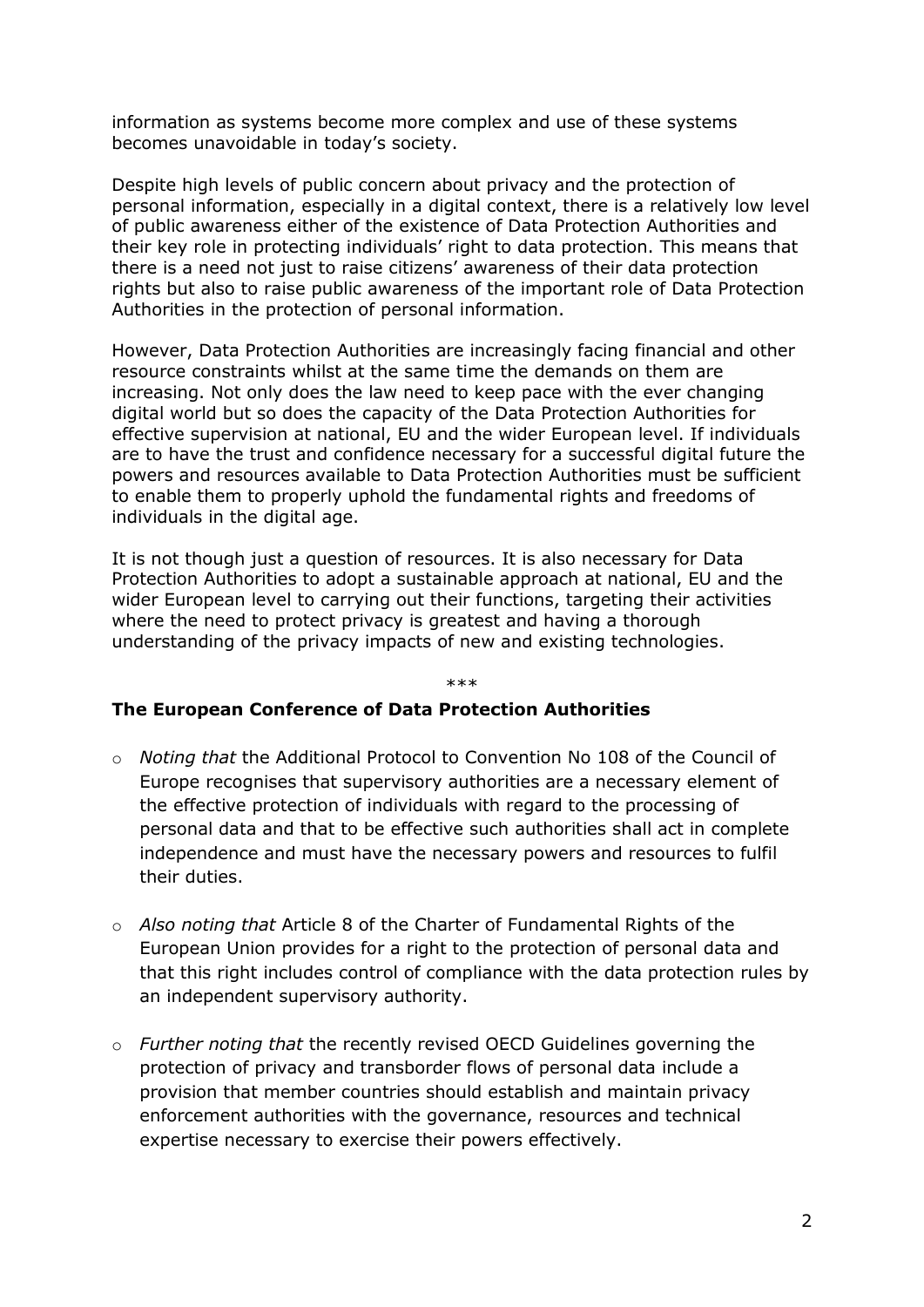- o *Mindful accordingly* of the vital role that strong, independent Data Protection Authorities are expected to play as guardians in upholding the fundamental rights and freedoms of individuals in the digital age.
- o *Mindful that* without the necessary powers and sufficient resources Data Protection Authorities will be unable to fulfil their vital role which includes better understanding individuals' concerns and expectations in order to provide them with effective privacy protection.
- o *Acknowledging that* this will inevitably leave individuals without sufficient safeguards and thereby put at risk public trust and confidence in a digital future.
- o *Recalling that* the importance of Data Protection Authorities' funding and independence has been addressed previously by the Court of Justice of the European Union<sup>1</sup>.
- o *Aware that* rights and obligations on paper must always be enforceable and deliverable or they are at best a delusion and at worst a deception on citizens.

1. **Calls upon the governments of European countries<sup>2</sup>** to ensure that the funding of Data Protection Authorities is sufficient to meet the ever increasing demands on them and to ensure that the requirements set by the law makers are duly followed in practice. This must take account of the need for mutual cooperation and be achieved in a way that respects and maintains their essential independence.

2. **Calls upon law makers throughout Europe** to ensure that, as far as possible, the next generation of data protection laws are drafted in clear and simple terms and that they can be easily understood and applied by organisations, individuals and Data Protection Authorities so that they are as effective as possible in delivering in practice the high standard of data protection that they are aiming to achieve.

### 3. **Reminds European data protection authorities'** of the need to:

-

 **renew their efforts** to raise public awareness of data protection rights and visibility of the work of Data Protection Authorities whilst recognising the challenges increased demand will bring;

<sup>&</sup>lt;sup>1</sup> European Commission v. Federal Republic of Germany (C-518/07 of 9 March 2010); European Commission v. Republic of Austria (C-614/10 of 16 October 2012); European Commission v. Hungary (C-288/12 of 8 April 2014).

 $2$  The term 'European countries' not only includes European Union/EEA countries but also Council of Europe Member States.